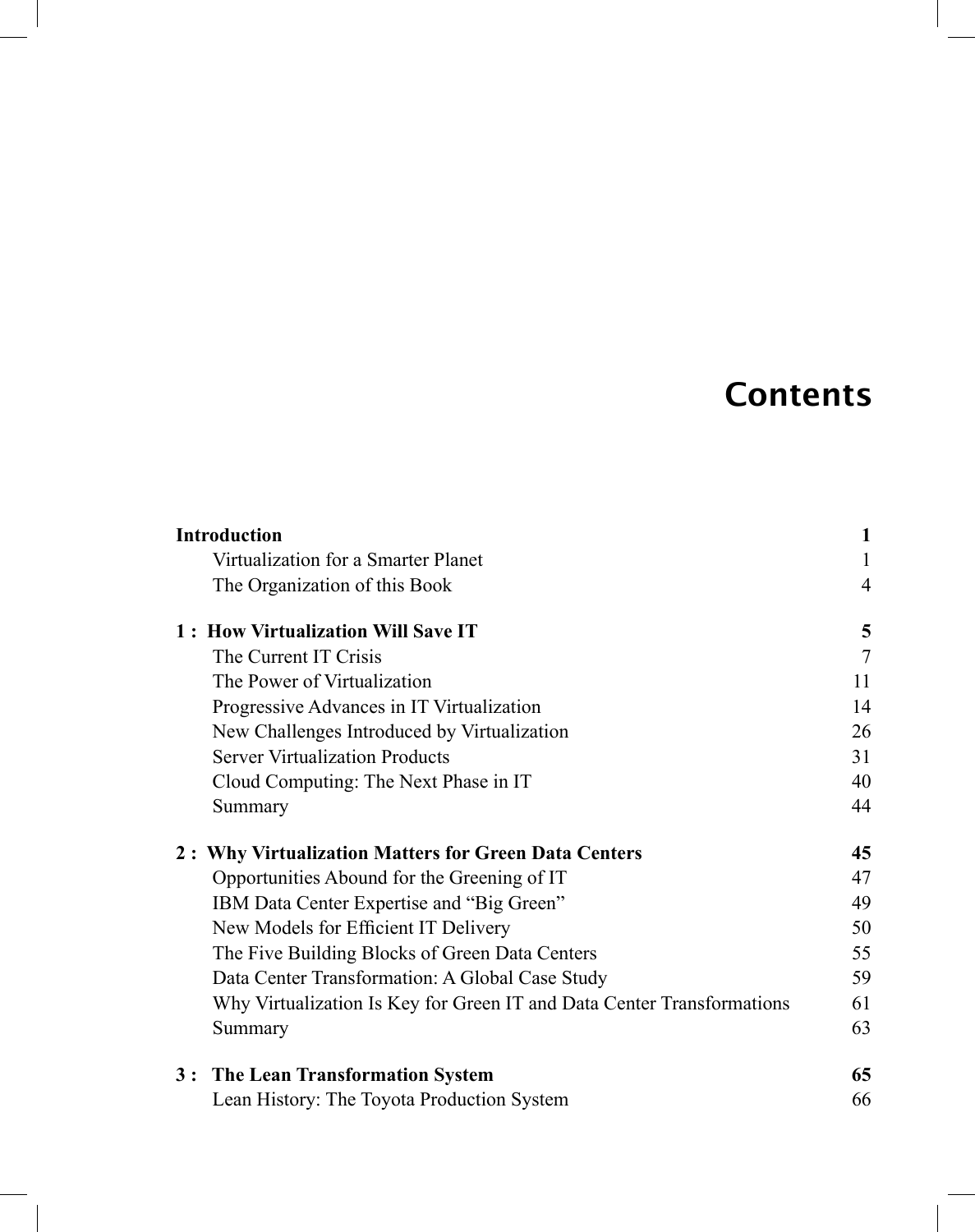| XIV | Contents |
|-----|----------|

|     | How Lean Methodologies Fit into the Field of IT   | 68  |
|-----|---------------------------------------------------|-----|
|     | The Elements of a Sustainable Lean Transformation | 69  |
|     | Value Streams and Waste                           | 72  |
|     | Lean Levers                                       | 78  |
|     | Summary                                           | 84  |
|     | 4: A Template for Virtualization Patterns         | 85  |
|     | Elements of a Well-Documented Pattern             | 86  |
|     | The Pattern Specification                         | 86  |
|     | A Sample Pattern                                  | 89  |
|     | Classifying Patterns Along the Lean Levers        | 94  |
|     | Example of Lean Levers in an IT Pattern           | 97  |
|     | Summary                                           | 99  |
| 5:  | <b>Segmenting Complexity</b>                      | 101 |
|     | Barriers to Cost-Effective Virtualization         | 101 |
|     | Scenario                                          | 103 |
|     | The Segmenting Complexity Pattern                 | 106 |
|     | Determining Individual Transformations            | 110 |
|     | <b>Grouping Transformations</b>                   | 120 |
|     | Cost Analysis                                     | 125 |
|     | Summary                                           | 129 |
| 6 : | <b>Redistributing Activities</b>                  | 131 |
|     | The Client Scenario                               | 131 |
|     | The Redistribute Activities Pattern               | 133 |
|     | Summary                                           | 147 |
|     | <b>7:</b> Pooled Resources                        | 149 |
|     | The Value of Pooled Resources                     | 149 |
|     | The Client Scenario                               | 150 |
|     | The Pooled Resources Pattern                      | 151 |
|     | Summary                                           | 163 |
| 8 : | <b>Flexible Resource Balancing</b>                | 165 |
|     | Client Scenario                                   | 165 |
|     | The Flexible Resource Balancing Pattern           | 165 |
|     | Summary                                           | 179 |